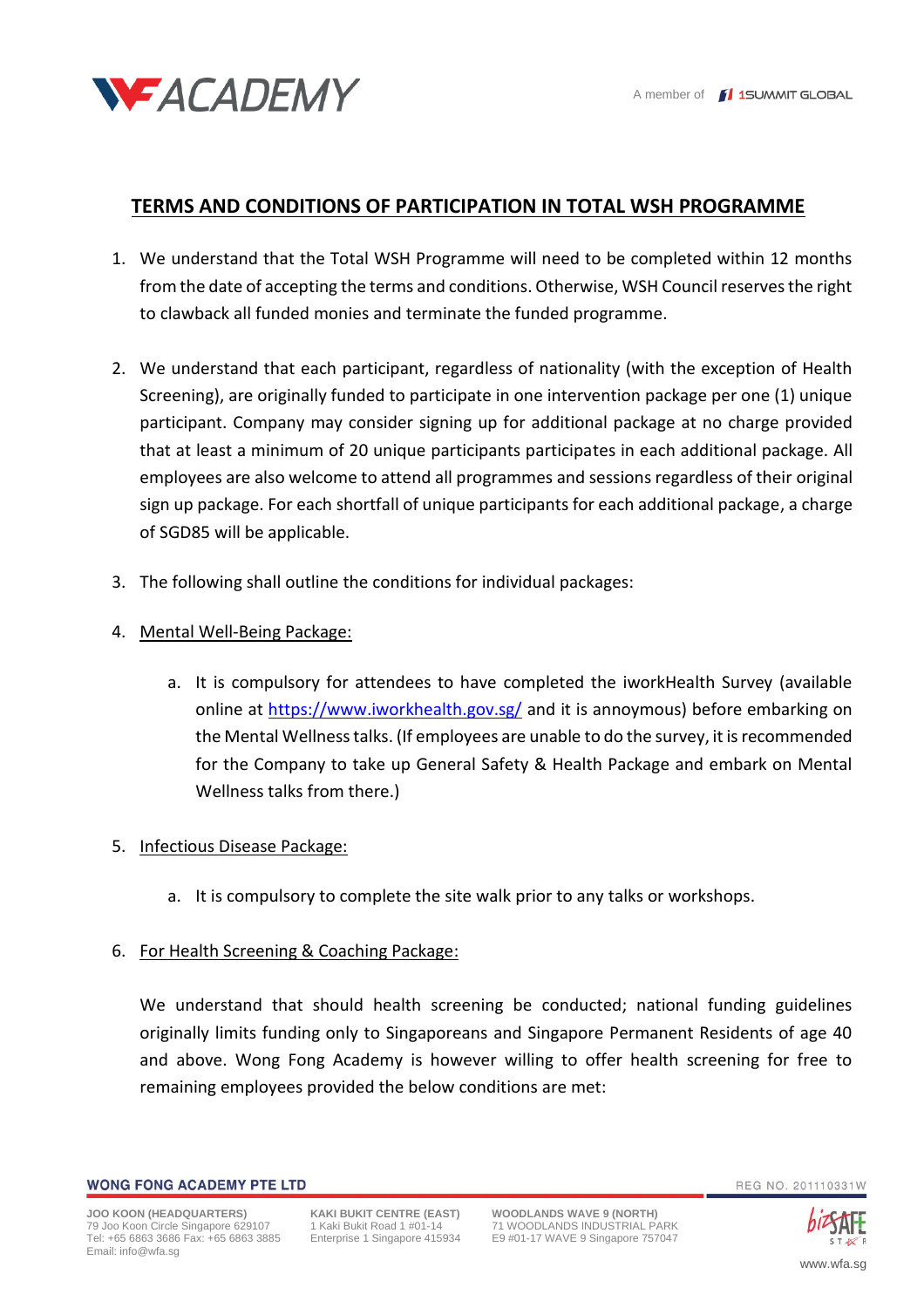

- a. The individual who is ineligible for Health Screening Funding can enjoy funded pre and post health screening if they attend at least 1 health coaching first, prior to joining in for any other packages, within 4 months.
- b. However, if they attend 1 session from other programme package within 4 months, they are only eligible for 1 free pre health screening but is entitled to the other programme package that they attended.
- c. Without fulfilling either of these 2 options, there will be a surcharge of \$46 per pax per screening. They have 4 months to attend any 1 activity in order to get funded and the \$46 per pax will be waived.
- d. For each Health Screening Session, there needs to be a minimum of 25 pax (7am 7pm), otherwise a minimum surcharge of SGD800 applies.
- e. After office hours screening is only available between 4.30am 7am. There must be a minimum of 50 pax per session or a surcharge of based on tiering level as per below, will apply.

30 - 34 pax: \$800 35 - 39 pax: \$630 40 - 44 pax: \$470 45 - 49 pax: \$300

- 7. For all other packages:
	- a. With the exception of Health Screening, regardless of nationality, all attendees will be funded.
	- b. For Safety Coaching, it shall be limited to minimum 10 and maximum of 20 pax per 30minutes sessions.
	- c. For all other sessions under respective packages except Health Screening, there needs to be a minimum of 15 pax per session.
	- d. It is not mandatory for attendees to attend all sessions in their signed up package.

## 8. General:

- a. The packages available are 1) Mental Well-Being 2) Weight Management 3)Ergonomics 4)Infectious Disease 5) Safety Coaching 6) General Safety & Health Talk 7) Health Screening & Health Coaching.
- b. For any changes or cancellation to the scheduled activity, WFA must be informed at least 10 working days in advance.
- c. All workshops / activities will be conducted between 7am to 7pm only.